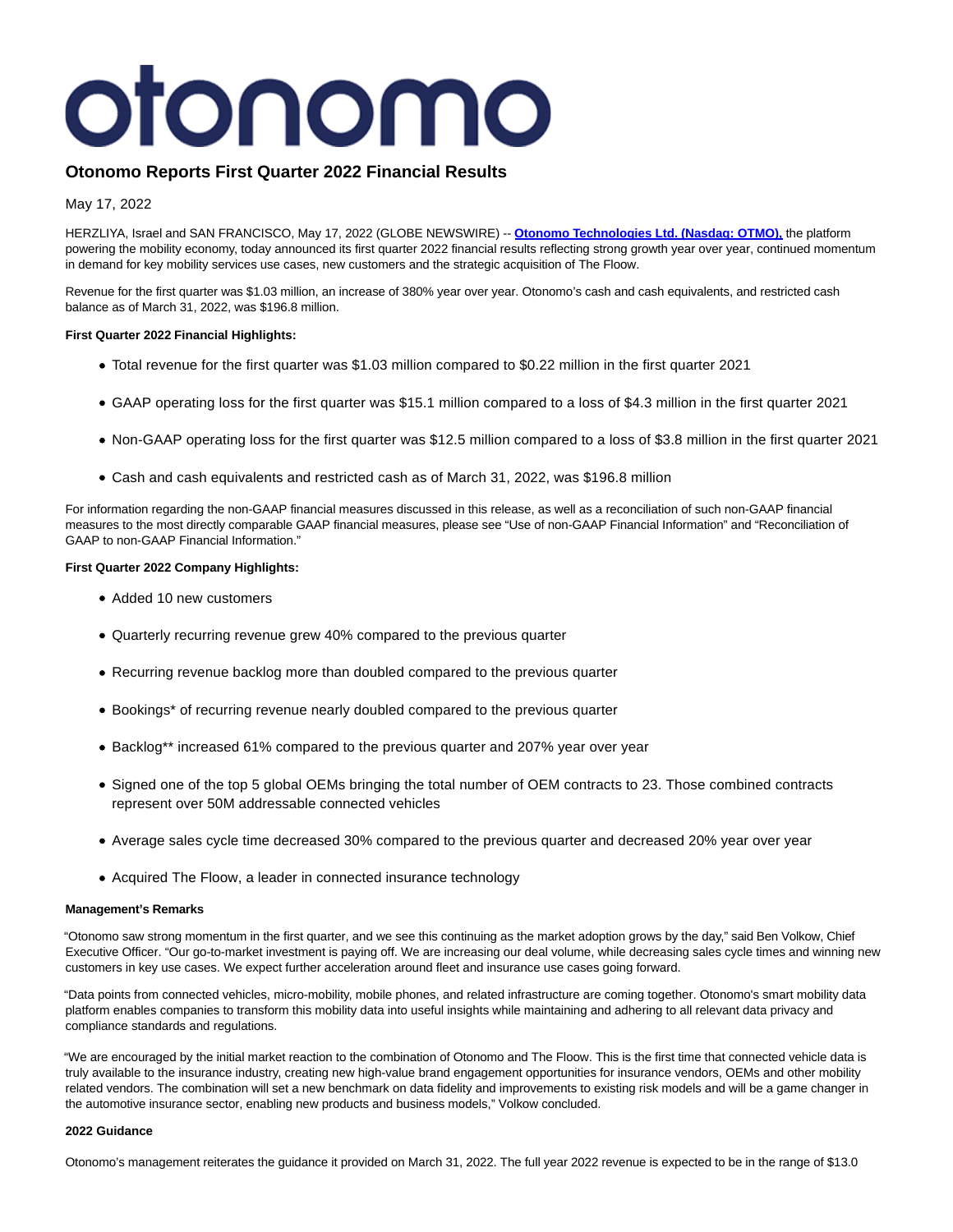million to \$13.5 million, with most of the revenue back-end weighted. Revenues from The Floow will be reflected in Otonomo's financial results from April 14.

#### **Conference Call Details**

Otonomo's management will host a conference call to discuss the first quarter 2022 financial results today, Tuesday, May 17, 2022, at 8:30 a.m. Eastern Time.

Management team members on the call will include Ben Volkow, CEO, Director & Co-Founder, Bonnie Moav, CFO, and Doron Simon, EVP of Strategy and Corporate Development.

Otonomo encourages participants to **pre-register for the conference call here**: [http://emea.directeventreg.com/registration/3373716](https://www.globenewswire.com/Tracker?data=UMoYfLxDs9z7DPcXEbuEKWNMsFDeIyaFhOKxrmkXq_PFBBFuIuPhqN3GLGCjFe6f2g_vSOTwkWnY8pntuOtb2pPR56MVuFv20qNy2wIruts2Nu0KhCz-V4ZqJ-1slYXe2HBxj2kM9hJ2Tf2yy3OMTqarnCHvXoXtAaFIZPwSDBY=)

Participants can choose to view the session via a live webcast from this link [https://edge.media-server.com/mmc/p/r9usbdad,](https://www.globenewswire.com/Tracker?data=1RHoX73Vnb2ynDrh2hu1k5rdVuLb35AyQbflKZpC_XGUm2TgFuK4oT4awHVPeOjqUwv549mEGsuon_EmboXtvxUgv9m4KaY3LfanCqA3u0Ku0gsD_cyvh2vYa6sPA3rNsYpox7MzE3MvDQTIGr2nIg==) which can also be found on the Otonomo website here[: https://investors.otonomo.io/news-events/events.](https://www.globenewswire.com/Tracker?data=1RHoX73Vnb2ynDrh2hu1k1ytj6J7KfVB2sD5dStEPsT68scSNFchAX5oJ4Yvg5xWlru7hHeHq6PDNDy_mADKsyefOH4RckryKi-r49nmQAFYDnzKob8RWykalugDy1KMYjvOB1D7Xuhb6AyX_kv_G3RBcHprQMb6rdG-OQDXU5k=)

Participants can also choose to call in. They will receive a unique dial-in number upon registration, which will enable immediate access on the day of the call.

Please place your call 10 minutes before the conference call commences. If you are unable to connect using the toll-free number, please try the international dial-in number. Participants may pre-register at any time, including up to and after the call start time.

The conference call will begin at:

- 8:30 a.m. Eastern Time
- 5:30 a.m. Pacific Time
- 3:30 p.m. Israel Time

A replay of the conference call will be available from May 17, 2022 at 12:00 p.m. Eastern Time on Otonomo's website at [https://investors.otonomo.io](https://www.globenewswire.com/Tracker?data=1RHoX73Vnb2ynDrh2hu1k1ytj6J7KfVB2sD5dStEPsT68scSNFchAX5oJ4Yvg5xWdLIikSxgf1kJKyHqHYU30-2y2PcFxEcAmVycQikYRHt05cwfG2K6oQmL_W-nmnDjUu6otpI3imXmzqJM1HyuaGiG81OZdQ8tQ3JYrst_nOo=) /news-events/events.

**\*Booking:** Total value of contract that was signed during the reporting quarter over the full term of the contract.

**\*\*Backlog:** Secured future revenue as of end of quarter.

#### **About Otonomo**

Otonomo (NASDAQ: OTMO), the platform powering the mobility economy, is igniting a new generation of mobility experiences and services. With Otonomo, over 100 providers in the transportation, mobility, insurance, and automotive industries are finally able to harness mobility data and insights and transform them into strategic assets and market advantages.

Our partners gain access to the broadest, most diverse, range of data from connected vehicles, mobile phones, public transport, EV infrastructure, and MaaS with just one contract and one API. Vehicle and multimodal mobility data is reshaped and enriched to provide deep visibility and actionable insights and empower planning, deployment, and operations.

Architected with privacy and security by design our platform is GDPR, CCPA, and other privacy regulation compliant, ensuring all parties are protected and companies remain privacy compliant across geographies worldwide.

Otonomo has an R&D center in Israel and a presence in the United States and Europe.

More information is available at [otonomo.io](https://www.globenewswire.com/Tracker?data=VjMy2VX-VM-F9yzAnTAzgIhw_NE-SGcWSXc5JhEon-eDeto2nU1zx09Gjxq7WTxePiZwHBu1mhHjIeACEkqCRg==)

#### **Otonomo on Social Media**

- Follow Otonomo on [LinkedIn](https://www.globenewswire.com/Tracker?data=OxnfpPBRuXB8Usgeb8lxsQ-QzyISfDSciMxEjzHj1xrvoMri8emhLdLi5gw0wtpCU86igm5xiIEQJNQ-WJgj3A==)
- Like Otonomo on [Facebook](https://www.globenewswire.com/Tracker?data=Cci5_QXWd220Gao04nc4F1t59XhCKqWE8fNZP34AE_60_rnofE1M_1OdxT6plxTpGD6dUsHXE8P_bmisgLJ_ww==)
- Follow Otonomo on [Twitter](https://www.globenewswire.com/Tracker?data=bx1CYqBEB9fjuNEWo7PMn8cWvxM2-Fqm_QF6Yk2yf5xnSRCx2GiVOls6ItR80KJ9Z7tYYfqZdcyCyXGGUa2Q3Q==)

#### **Use of Non-GAAP Financial Measure**

In addition to reporting financial results in accordance with generally accepted accounting principles, or GAAP, Otonomo uses non-GAAP measures of operating loss, which are adjustments from results based on GAAP to exclude, as applicable, stock-based compensation expenses, amortization of intangible assets and depreciation. Otonomo's management believes the non-GAAP financial information provided in this release is useful to investors' understanding and assessment of Otonomo's ongoing core operations and prospects for the future. The presentation of this non-GAAP financial information is not intended to be considered in isolation or as a substitute for results prepared in accordance with GAAP. A reconciliation of the non-GAAP financial measures discussed in this press release to the most directly comparable GAAP financial measures is included with the financial statements contained in this press release. Management uses both GAAP and non-GAAP information in evaluating and operating business internally and as such has determined that it is important to provide this information to investors.

#### **Forward-Looking Statements**

This announcement contains certain forward-looking statements within the meaning of the federal securities laws, including statements regarding the services offered by Otonomo, the anticipated technological capability of Otonomo, the markets in which Otonomo operates and Otonomo's projected future financial and operational results. These forward-looking statements generally are identified by the words "believe," "project," "expect," "anticipate," "estimate," "intend," "strategy," "future," "opportunity," "plan," "may," "should," "will," "would," "will be," "will continue," "will likely result,"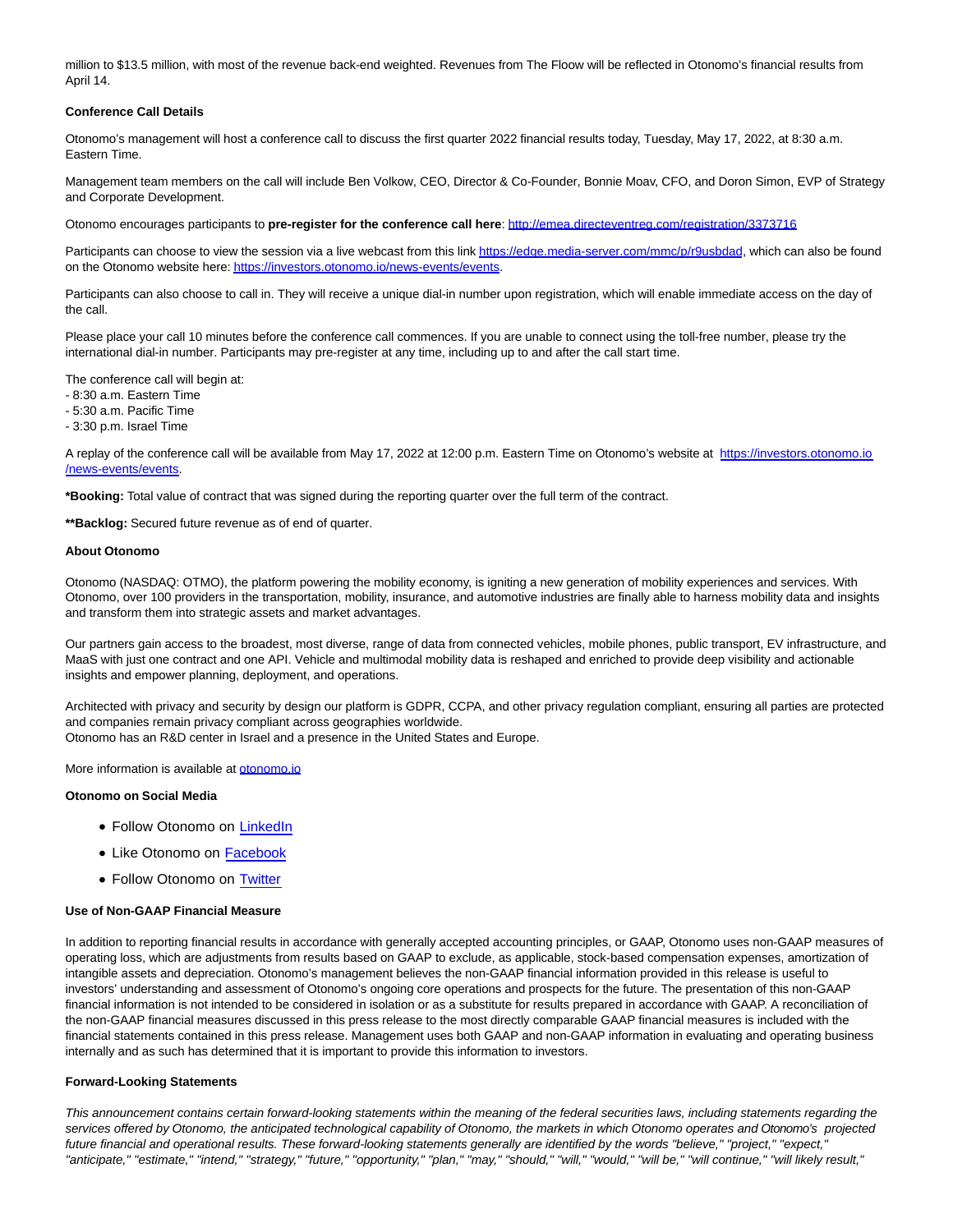and similar expressions. Forward-looking statements are predictions, projections and other statements about future events that are based on current expectations and assumptions and, as a result, are subject to risks and uncertainties. Many factors could cause actual future events to differ materially from the forward-looking statements in this announcement, including but not limited to, the ability to implement business plans, forecasts, and other expectations, the ability to identify and realize additional opportunities, and potential changes and developments in the highly competitive data marketplace. The foregoing list of factors is not exhaustive. You should carefully consider the foregoing factors and the other risks and uncertainties described in Otonomo's annual report on Form 20-F filed with the SEC on March 31, 2021 and other documents filed by Otonomo from time to time with the SEC. These filings identify and address other important risks and uncertainties that could cause actual events and results to differ materially from those contained in the forward-looking statements. Forward-looking statements speak only as of the date they are made. Readers are cautioned not to put undue reliance on forward-looking statements, and Otonomo assumes no obligation and does not intend to update or revise these forwardlooking statements, whether as a result of new information, future events, or otherwise. Otonomo gives no assurance that it will achieve its expectations.

[1] Please refer to "Use of Non-GAAP Financial Measure" below for important information about non-GAAP financial measures. Non-GAAP financial results exclude stock-based compensation and related tax adjustments.

### **For additional information, please contact:**

| <b>Investor Relations Contact:</b> | <b>Company Contact:</b>           |
|------------------------------------|-----------------------------------|
| Miri Segal                         | Juliet McGinnis                   |
| MS-IR LLC                          | Senior Director of Communications |
| +1 (917)-607-8654                  | press@otonomo.io                  |
| msegal@ms-ir.com                   |                                   |

#### **UNAUDITED OTONOMO TECHNOLOGIES LTD. CONSOLIDATED BALANCE SHEET (in \$ thousands)**

|                                                                       | As of     |                      |  |
|-----------------------------------------------------------------------|-----------|----------------------|--|
|                                                                       | March 31, |                      |  |
|                                                                       | 2022      | December 31,<br>2021 |  |
| <b>Assets</b>                                                         |           |                      |  |
| <b>Current assets</b>                                                 |           |                      |  |
| Cash and cash equivalents, short-term investments and restricted cash | 196,809   | 208,079              |  |
| Account receivables and other receivables                             | 3,831     | 3,760                |  |
| <b>Total current assets</b>                                           | 200,640   | 211,839              |  |
| <b>Non-current assets</b>                                             |           |                      |  |
| Other long-term assets                                                | 2,924     | 254                  |  |
| Property and equipment, net                                           | 741       | 725                  |  |
| Goodwill and intangibles, net                                         | 46,204    | 46,621               |  |
| <b>Total non-current assets</b>                                       | 49,869    | 47,600               |  |
| <b>Total assets</b>                                                   | 250,509   | 259,439              |  |
| Liabilities and shareholders' equity                                  |           |                      |  |
| <b>Current liabilities</b>                                            |           |                      |  |
| Account payables and other payables                                   | 10,888    | 8,717                |  |
| Deferred revenue                                                      | 9         | 35                   |  |
| <b>Total current liabilities</b>                                      | 10,897    | 8,752                |  |
| <b>Non-current liabilities</b>                                        |           |                      |  |
| Other long-term liabilities                                           | 1,631     |                      |  |
| Warrants for ordinary shares                                          | 1,040     | 1,924                |  |
| <b>Total non-current liabilities</b>                                  | 2,671     | 1,924                |  |
| Shareholders' equity                                                  | 236,941   | 248,763              |  |